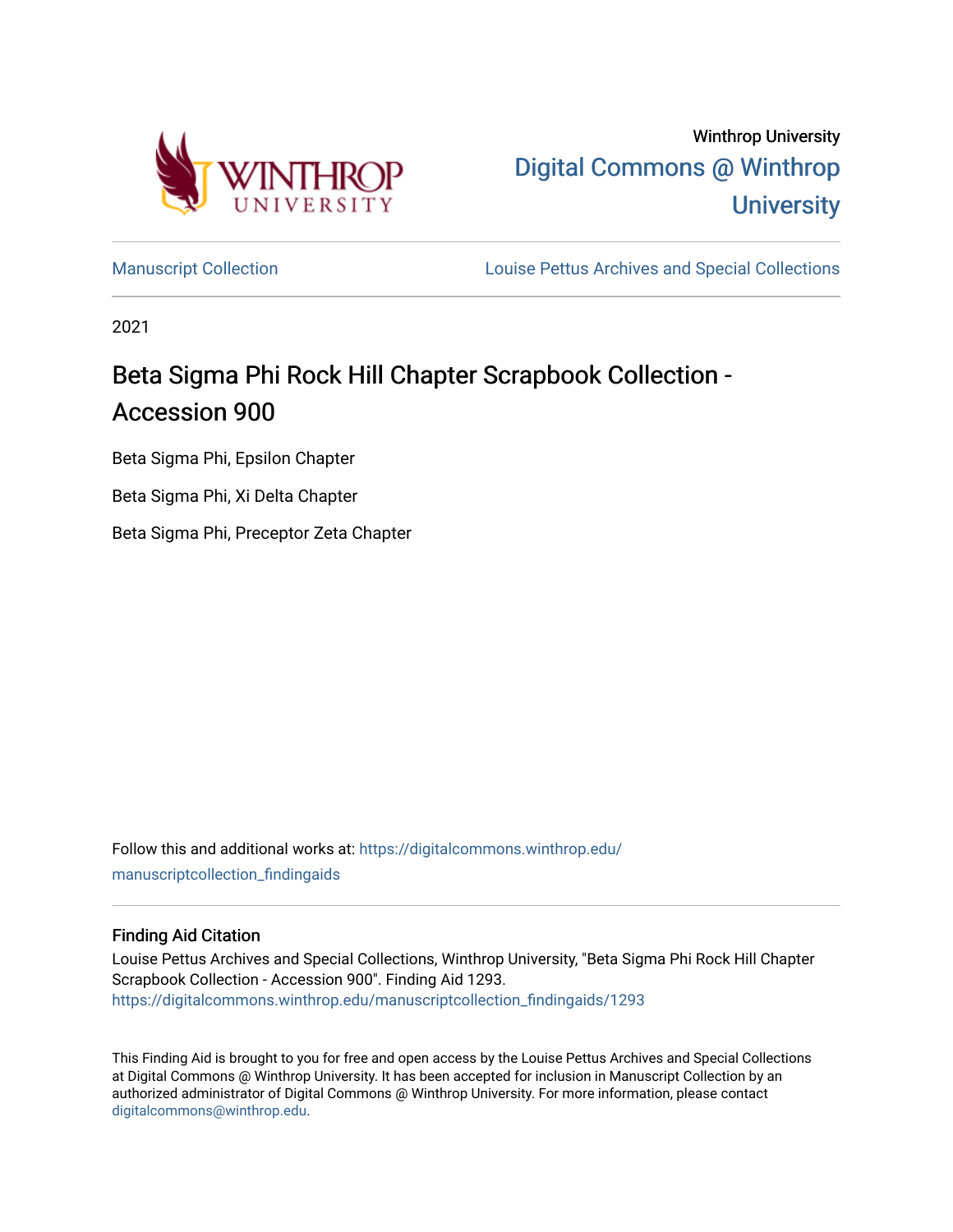# **WINTHROP UNIVERSITY LOUISE PETTUS ARCHIVES & SPECIAL COLLECTIONS**

## **MANUSCRIPT COLLECTION**

**TERRET** 

**TILLE** 

### **ACCESSION 900**

## **BETA SIGMA PHI ROCK HILL CHAPTERS SCRAPBOOK COLLECTION**

1940-1984, 1996

6 Bound Volumes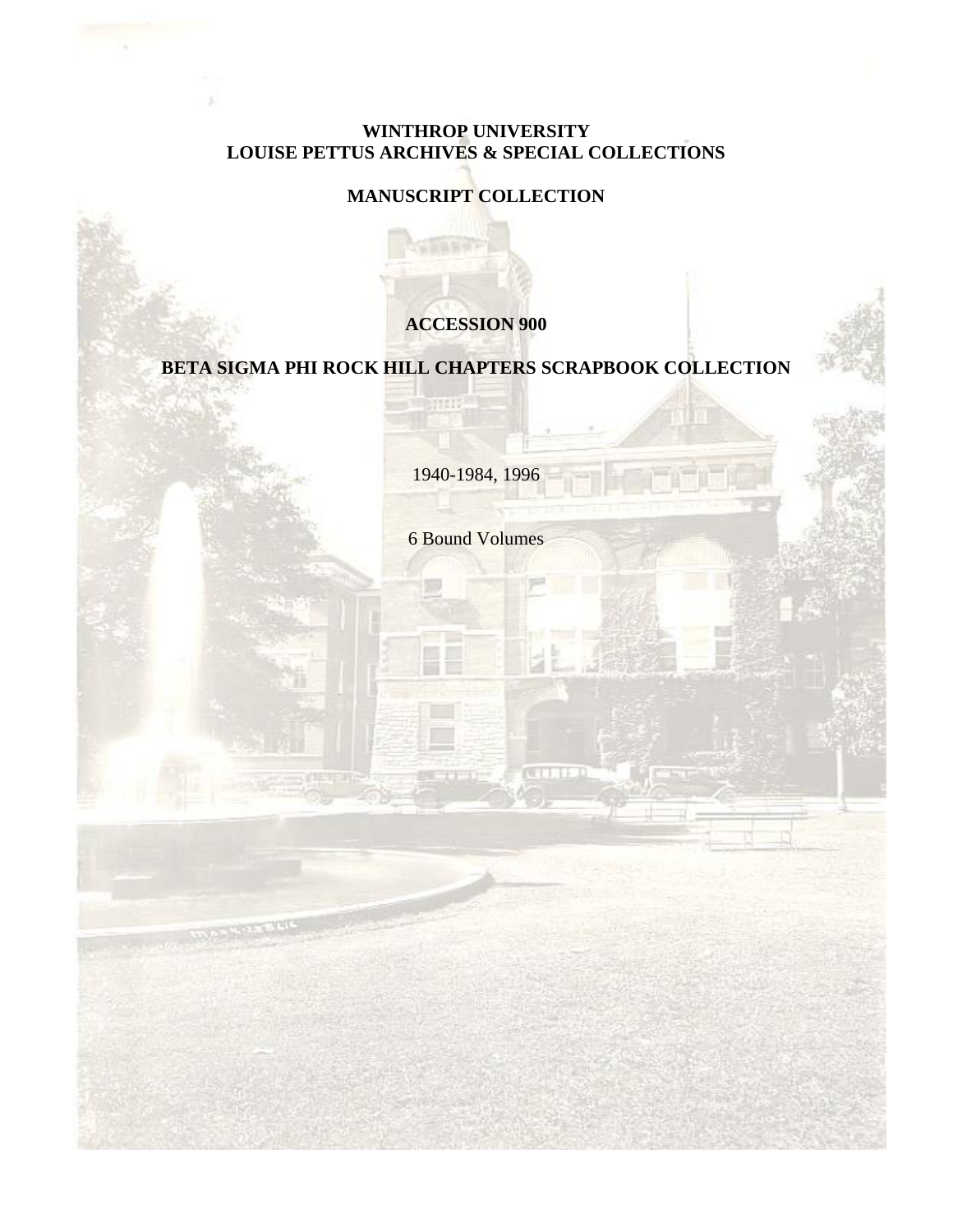#### **WINTHROP UNIVERSITY LOUISE PETTUS ARCHIVES & SPECIAL COLLECTIONS**

#### **MANUSCRIPT COLLECTION**

ADDITIONS:  $\qquad \qquad \_ \longrightarrow \_ \qquad \qquad$  DATE: November 9, 1998

ACC. NO.: **900** PROCESSED BY: Gregory W. Plane NO. OF SECTIONS: 2

#### **BETA SIGMA PHI ROCK HILL CHAPTERS SCRAPBOOK COLLECTION**

I

The Beta Sigma Phi scrapbooks were donated to the Archives on May 21, 1996 by Patsy Ard.

Linear feet of shelf space occupied: 1.00 Approximate number of pieces: 6 bound volumes

Restrictions: Open to researchers under the rules and regulations of the Louise Pettus Archives & Special Collections at Winthrop University.

Literary Rights: For information concerning literary rights please contact the Louise Pettus Archives & Special Collections at Winthrop University.

Scope and Content: **This collection consists of six scrapbooks related to three Rock Hill, SC chapters of Beta Sigma Phi. Beta Sigma Phi is a non-academic social organization that was founded in 1931 "for the social, cultural, and civic enrichment of its members." Rock Hill at one time has nine chapters: Phi Pi; Epsilon; Beta Upsilon; Delta Delta; Beta Theta; Xi Alpha Theta; Xi Alpha Xi; Xi Delta; Preceptor Zeta; The scrapbooks in this collection were made by the Epsilon Chapter that was organized on May 2, 1940, the Xi Delta Chapter which was charted on July 15, 1948, and the Preceptor Zeta Chapter. The scrapbooks consists of memorabilia, photographs, newspaper clippings, yearbooks, event programs, invitations, and flyers, member lists, correspondence, and other items related to the activities of the these three Rock Hill chapters of Beta Sigma Phi.**